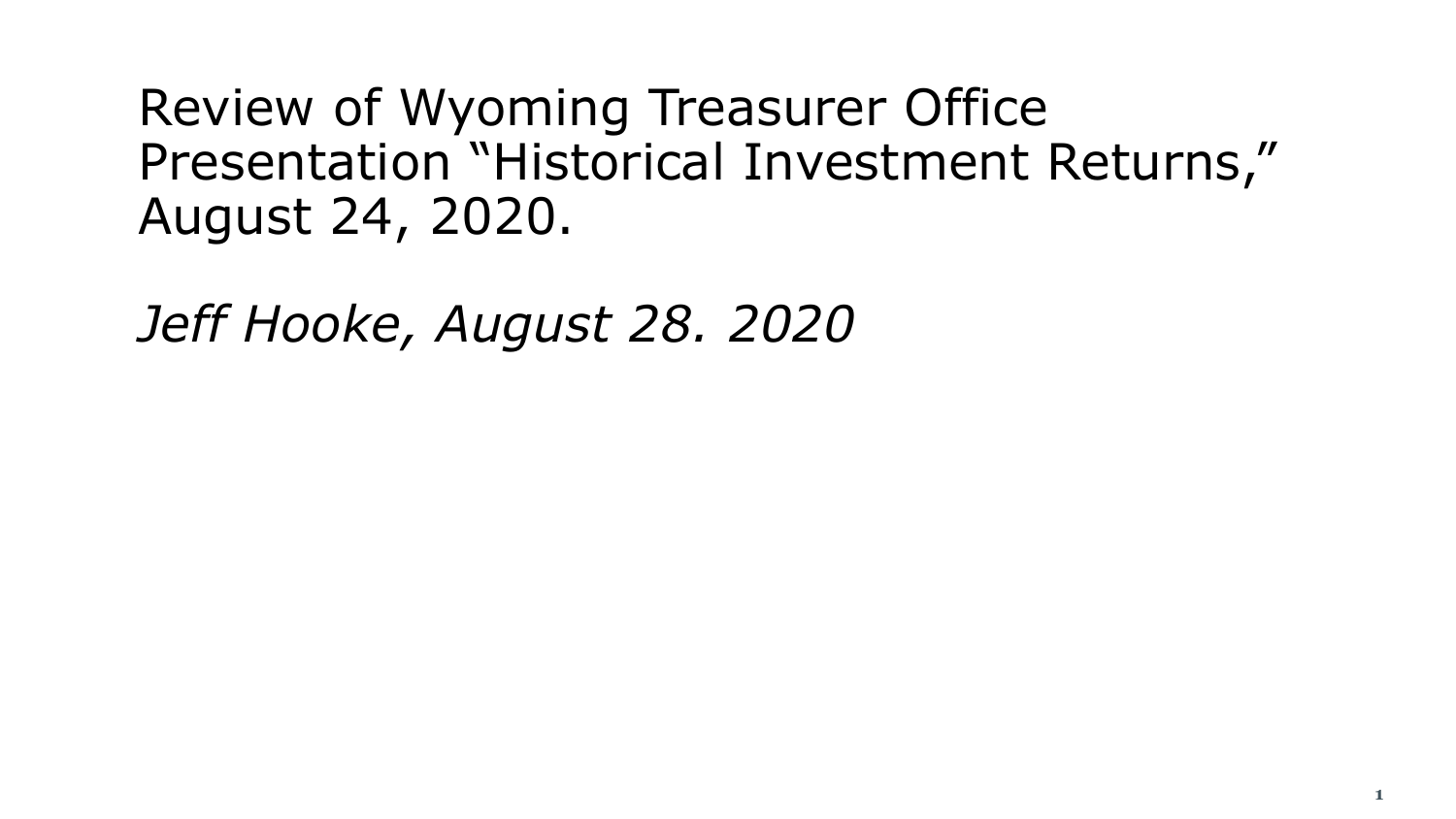## Summary

- The Wyoming permanent funds are the victims of Modern Portfolio Theory (MPT), a portfolio management style that has been in vogue for the last 25 years.
- Under MPT, institutional managers, like the Treasurer, replace a portion of their low-fee traditional investments-- like public stocks and bonds -- with high- fee alternative investments-- like private equity and hedge funds. See Figure 1.
- The idea is that the high-fee products enhance profits over the traditional model, although several independent studies the last couple years have totally refuted this idea. In fact, MPT reduces profits versus the traditional model.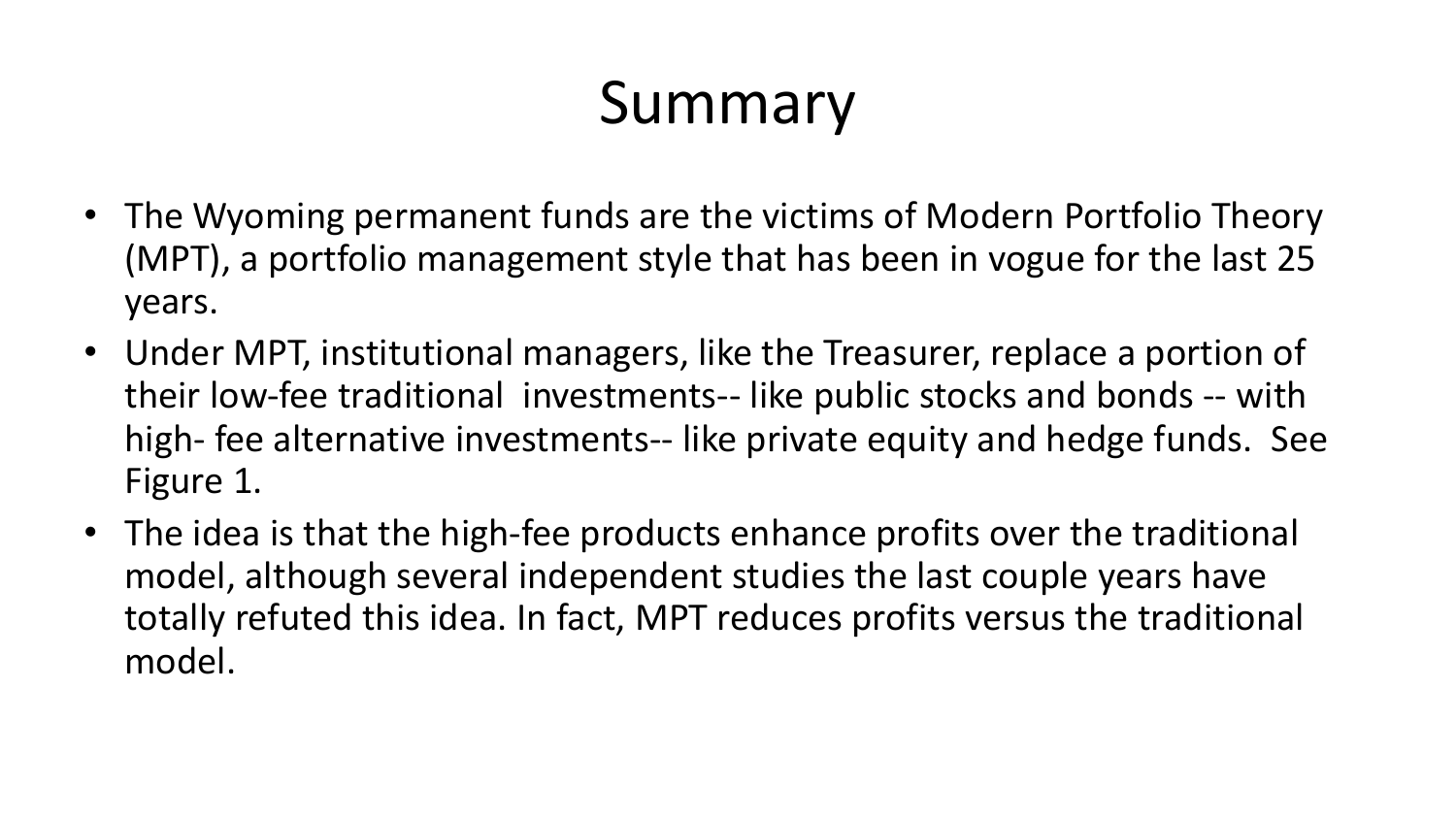#### **Figure 1 Traditional Portfolio vs. Modern Institutional Portfolio**

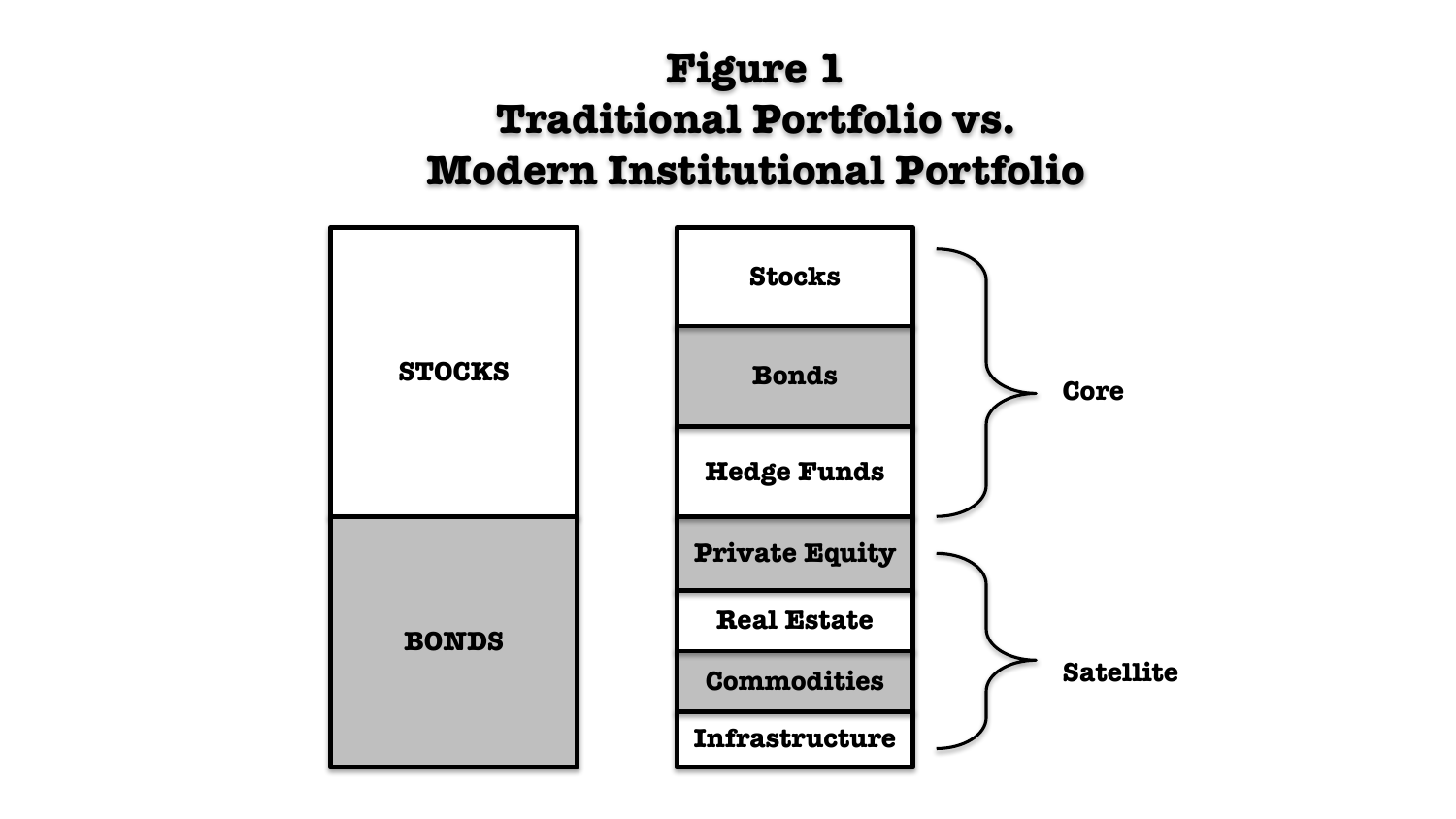#### Why Do Institutional Money Managers use MPT if it Doesn't Work?

- Many do not read studies that contradict MPT, since the studies mostly appear in obscure academic journals, only sometimes reaching the newspapers.
- Some refuse to believe the studies, even if a study has been reviewed by two Noble Laureates.
- Some think they can beat the averages of their peers and simple passive indexes, by using the pricey alternatives, even when Warren Buffett says most should index.
- Some think indexing will hurt their careers, since you seem smarter if you buy many complex investments.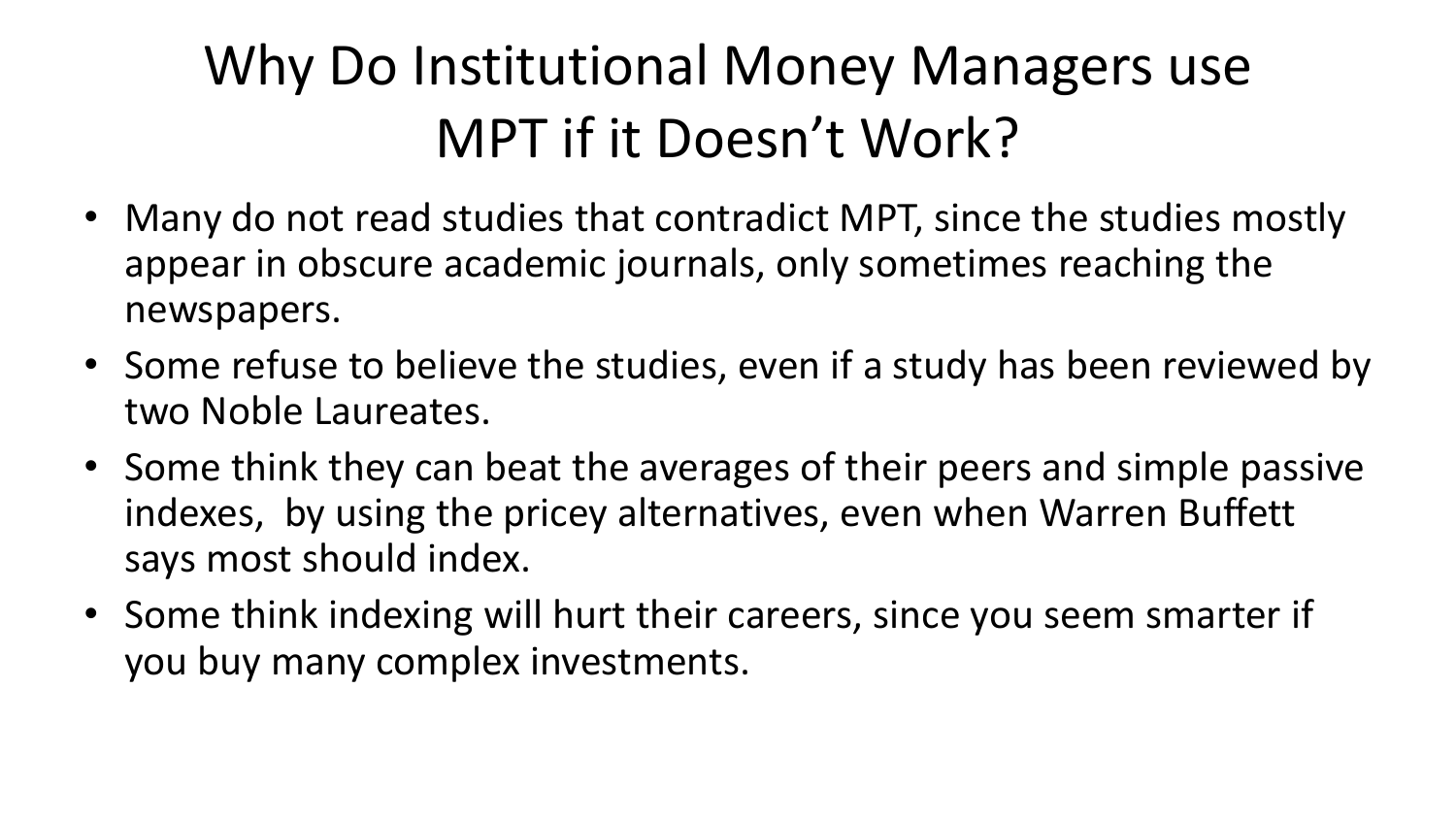### Page 1 of Treasurer Presentation

- Wyoming goals and objectives are like other institutional investors, not particularly unique as suggested by the Treasurer.
- The state guidelines do not make the portfolio style for the permanent funds any different than most other endowments, state pension plans, sovereign wealth funds or foundations.
- The Wyofile story doesn't any special cherry picking.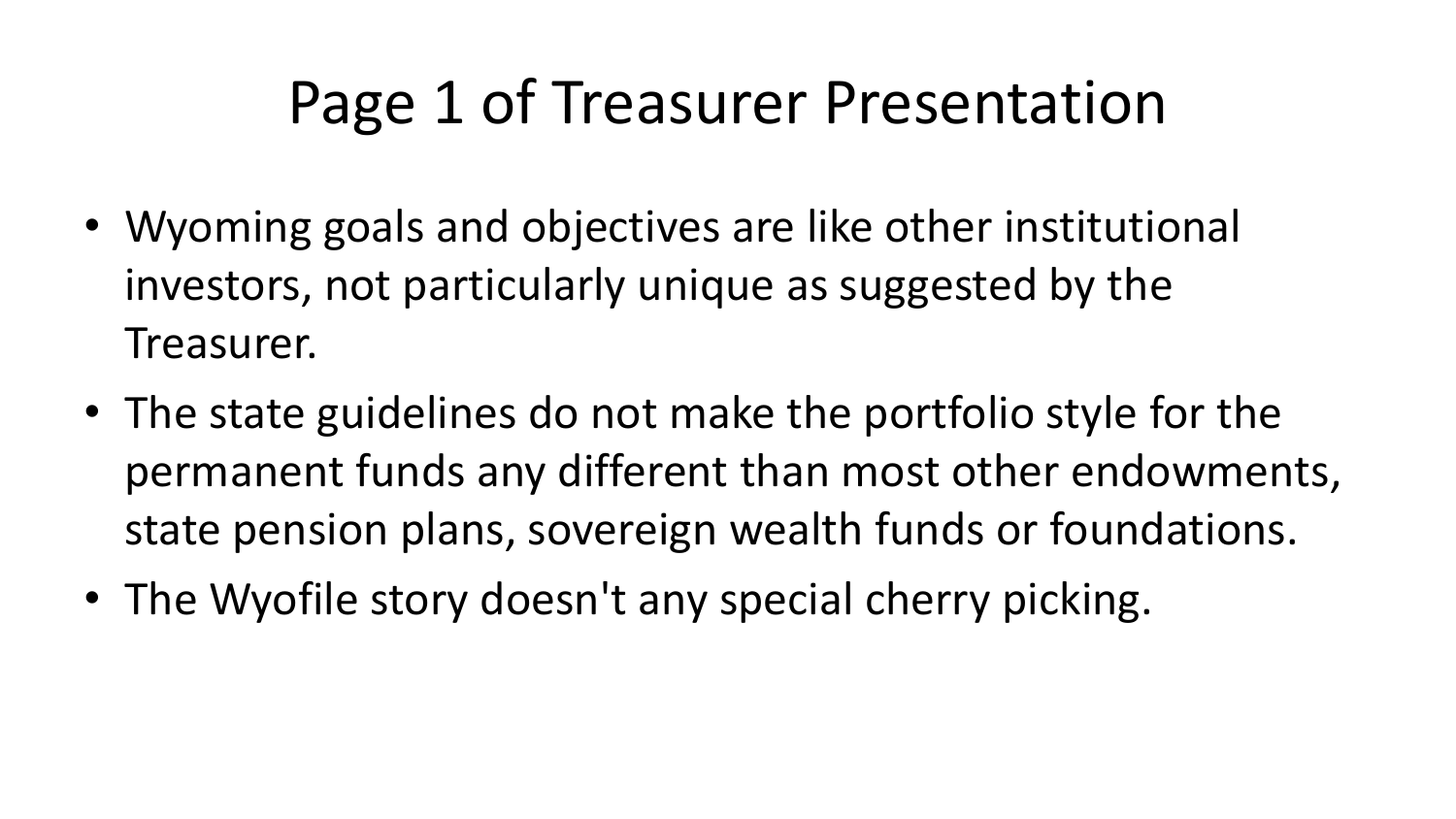- The Wyoming funds have a equity to total asset ratio that is lower than its peers; this means lower returns compared to its peers when the stock market rises, and higher relative returns when the stock market falls.
- A better comparator in the article would have been a 50-50 index, rather than 60-40, but this does not truly change conclusions.
- The permanent mineral trust has an equity ratio of 65% today but this was around 50% in 2012.
- New Mexico and Alaska sovereign funds do not have equity ratios of 70% or more as suggested by the presentation.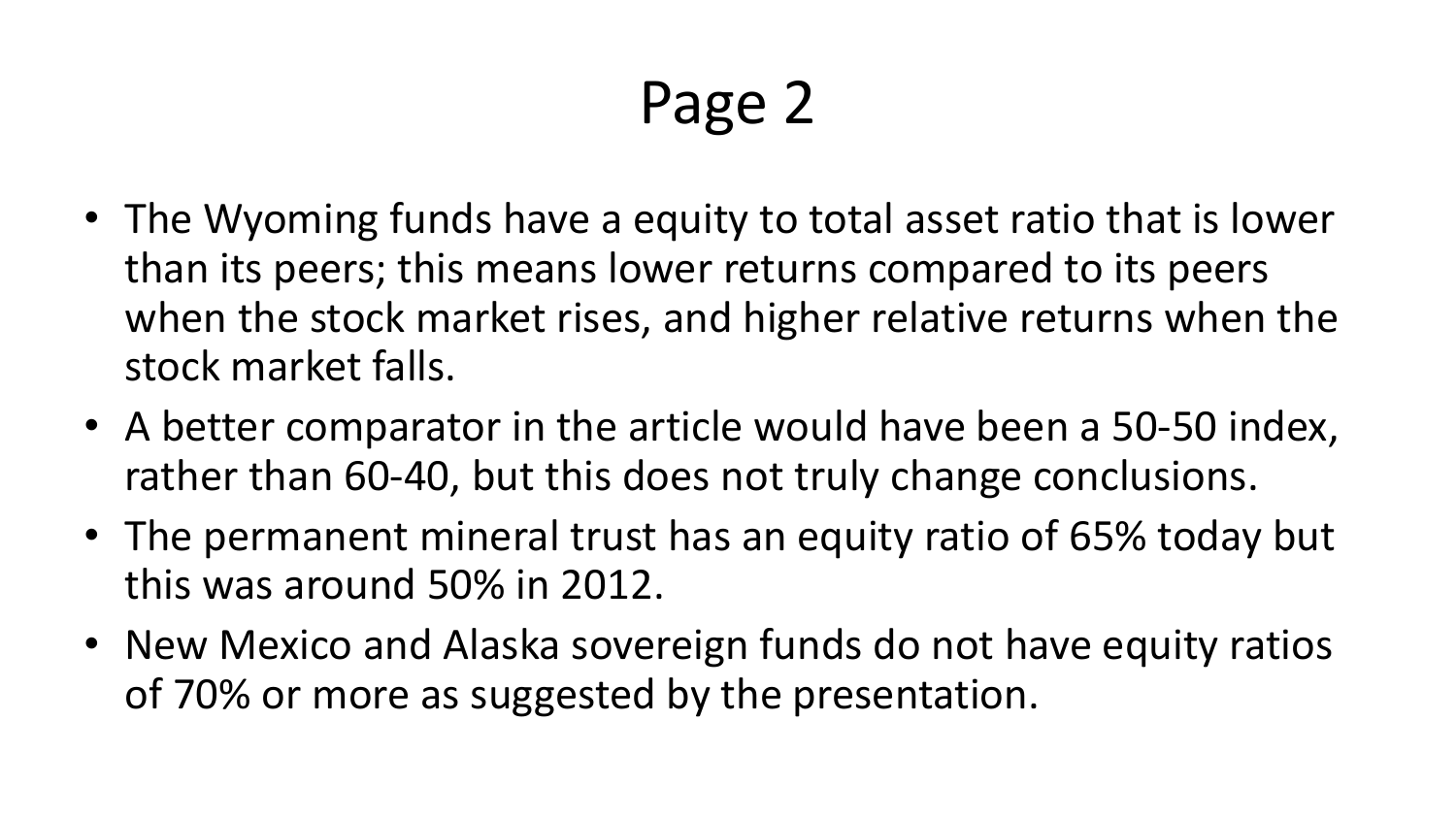- Not sure why the Treasurer mentions 2009, which is 11 years ago.
- The SLIB policy is like most institutions. See Figures 2 and 3.
- The Wyofile story covers 10 years but the underperformance would also be evident for different time periods.
- Most consultants use 1, 3, 5 and 10 years.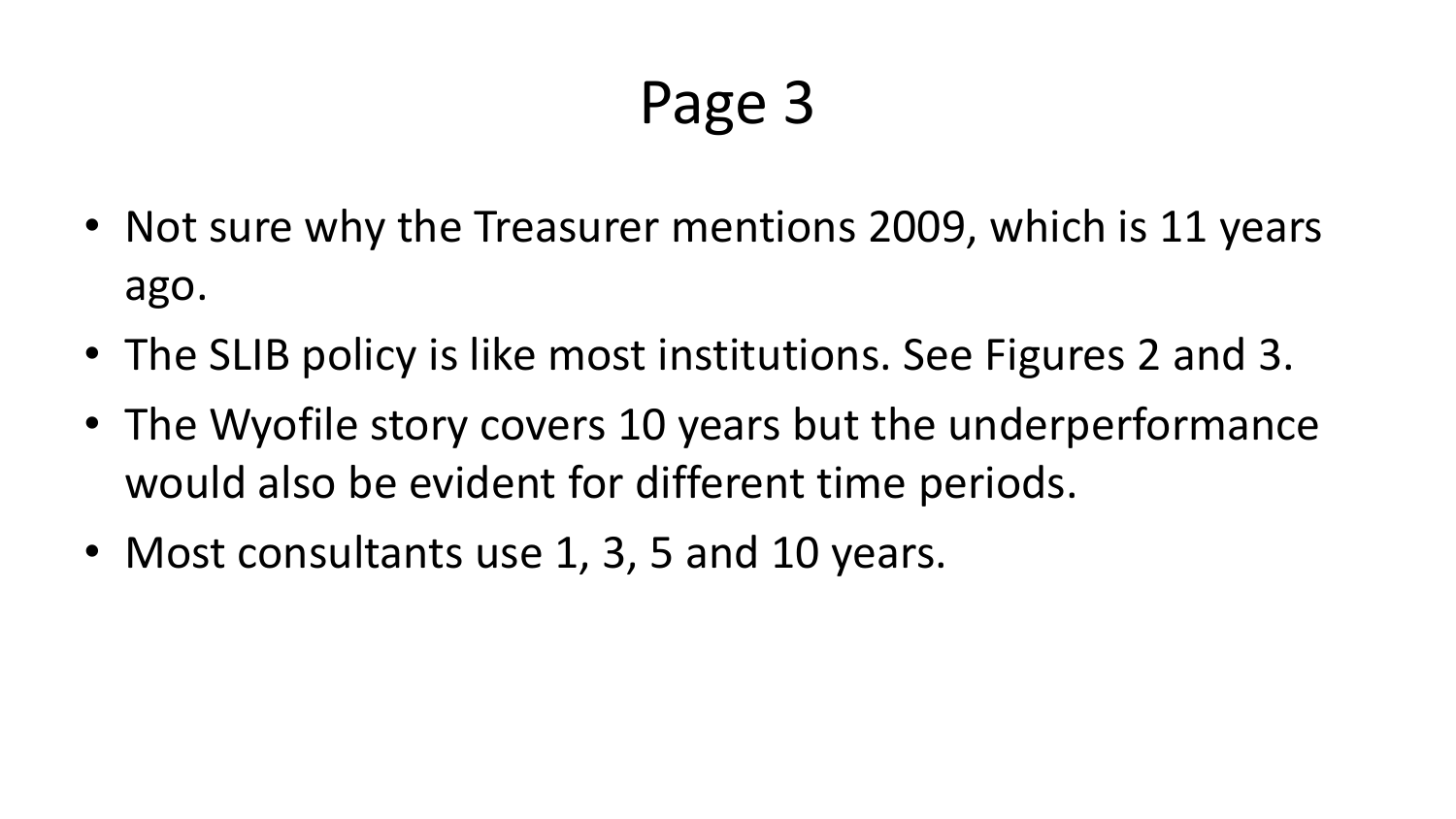#### **Figure 2 Principal Institutional Investors**

| <b>Pension Funds</b>                                  |
|-------------------------------------------------------|
| Sovereign Wealth Funds                                |
| <b>University Endowments</b>                          |
| <b>Foundations</b>                                    |
| <b>Fund of Funds</b>                                  |
| <b>Insurance Companies</b>                            |
| <b>Wealth Managers &amp;</b><br><b>Family Offices</b> |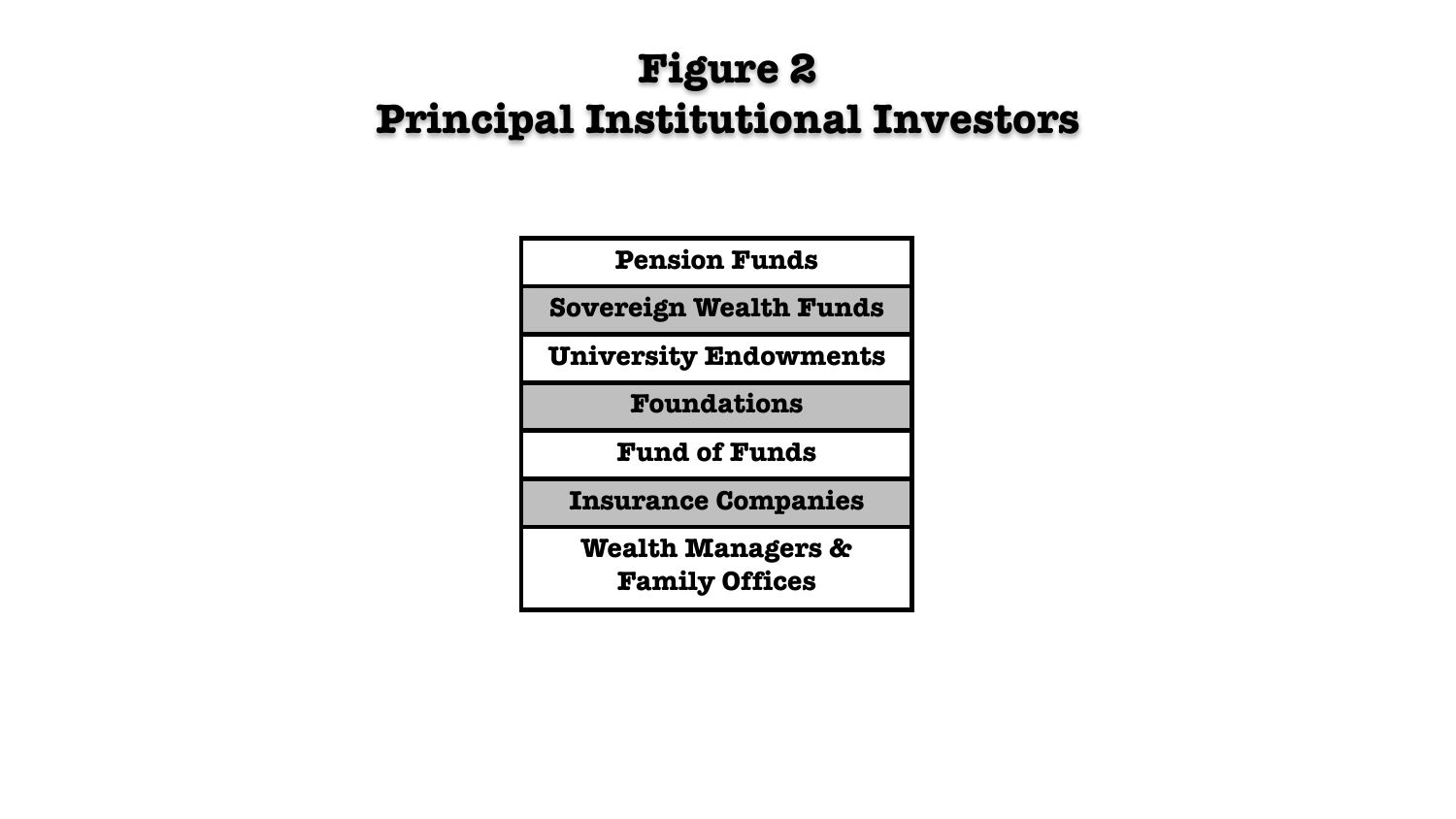#### **Figure 3 Institutional Investors' Portfolio Objectives**

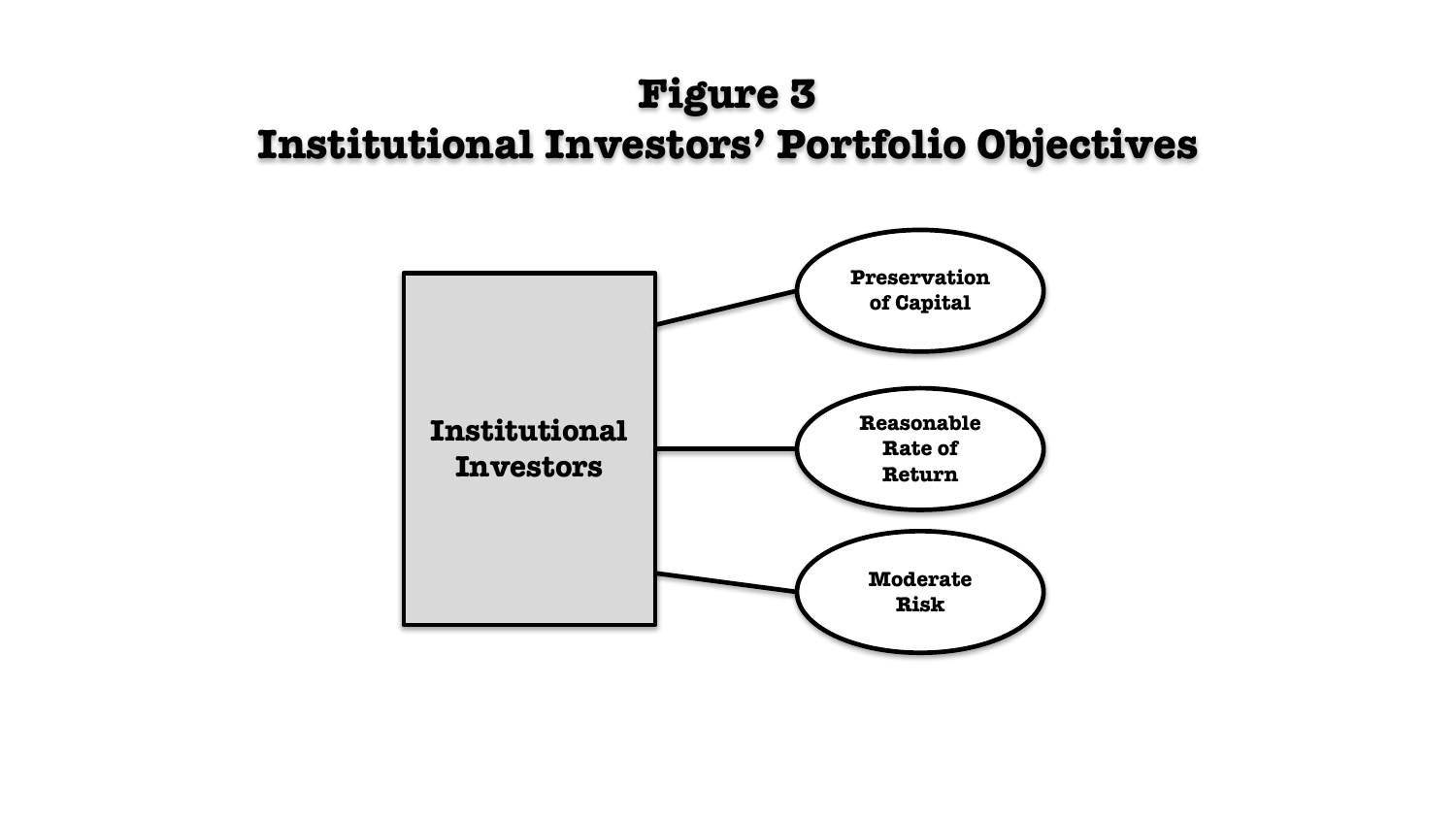• If the Treasurer believes that the 60-40 will do lousy the next 10 years, he is predicting a bad stock market.

• He should therefore sell some of the funds' stocks, MLPs real estate, PE, etc...

• Or, to save fees, just use a 40 stocks/60 bonds index.....more downside protection than a 60-40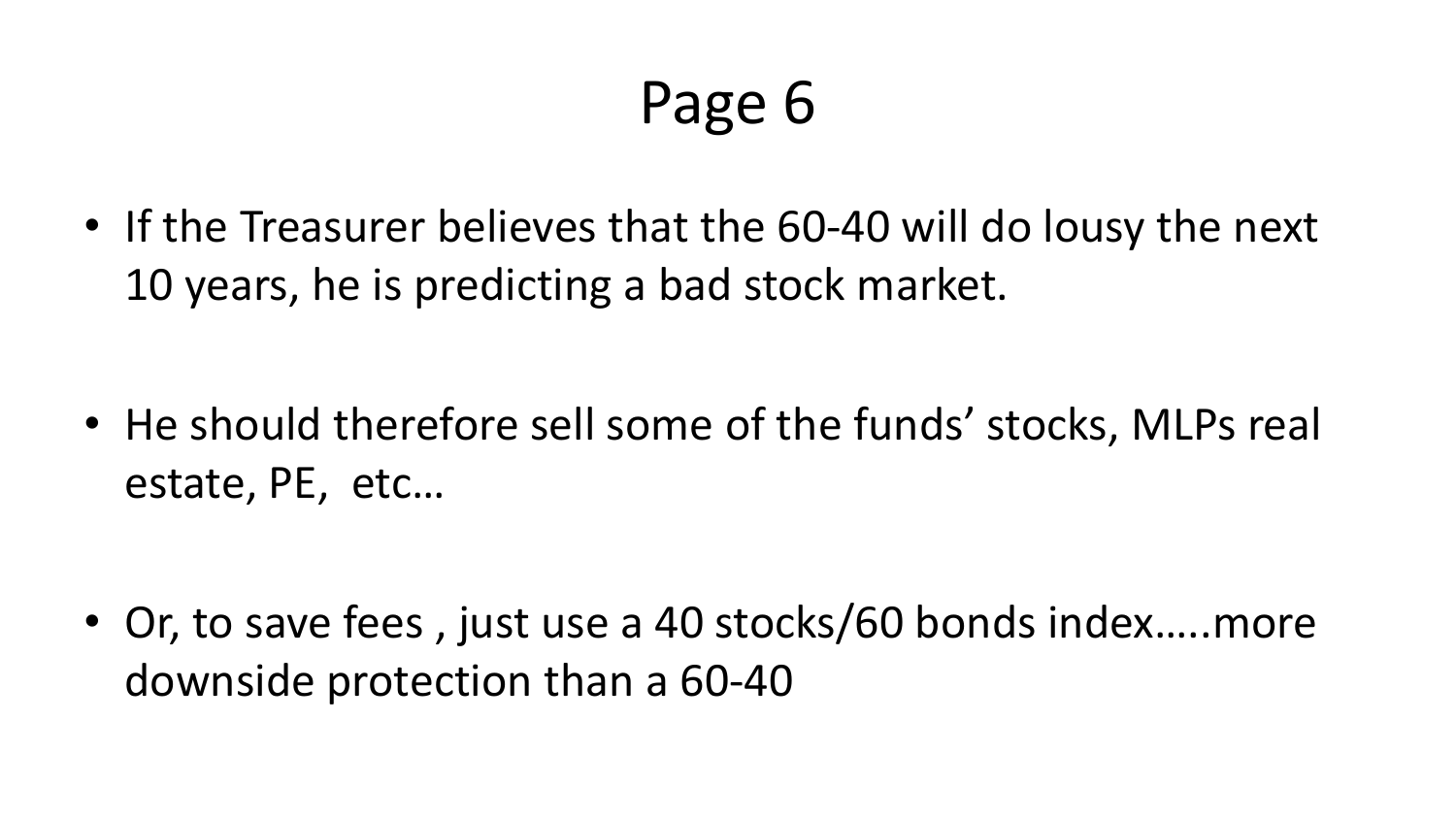- Most consultants do not favor using a two-year yardstick. 1, 3, 5 and 10 years are common.
- The 60-40 is still the gold standard.
- Lately, institutions that have not "beaten" the 60-40 index want to use the MSCI ACW 60-40 index.
- The the poor performance on int'l stocks means the MSCI ACW is weak.
- The tactic is like "shifting the goalposts" to make it easier for institutions to win.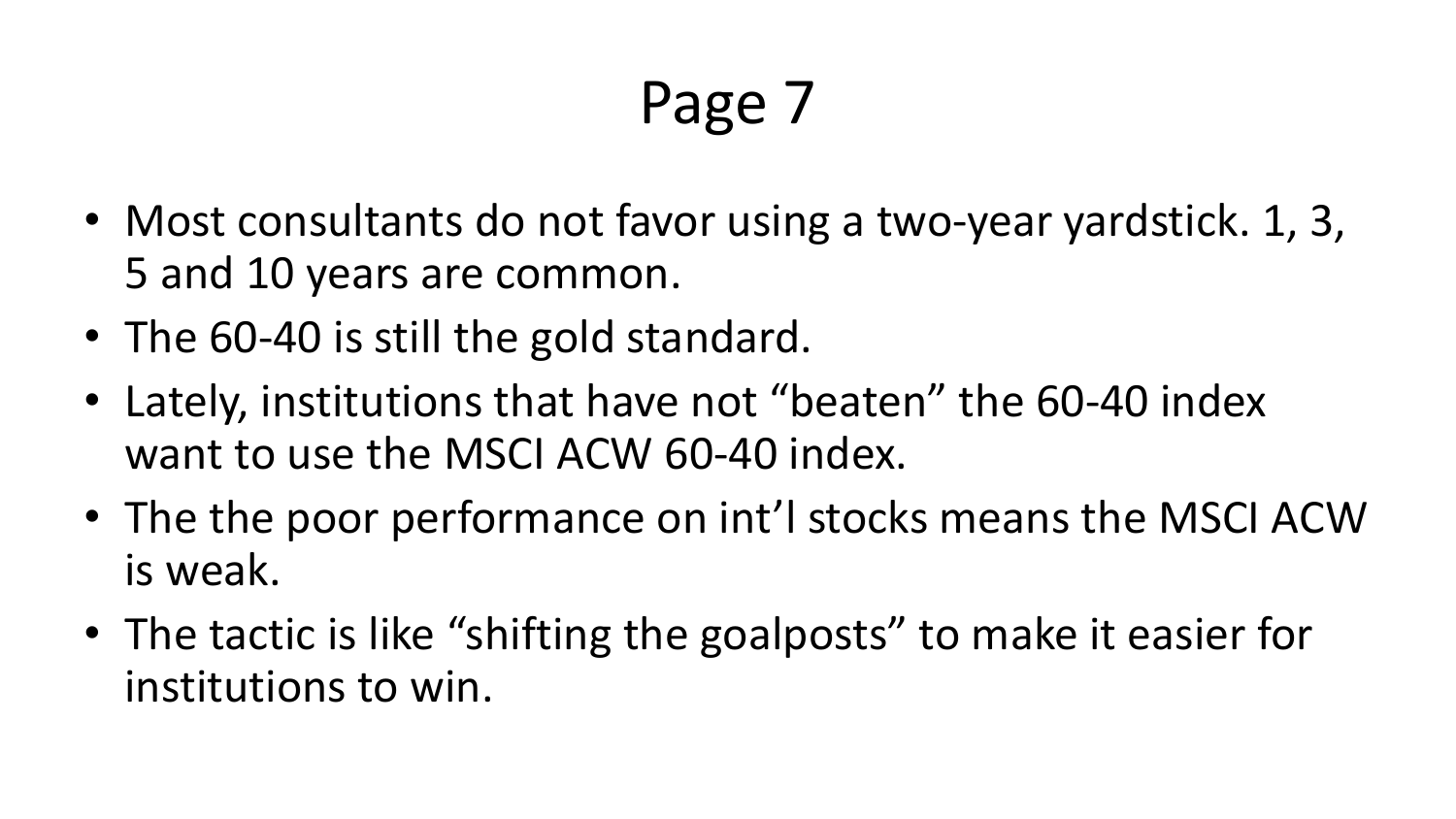- The chart is probably based on some self-made RVK benchmark that needs third party corroboration.
- RVK is getting paid by the State, so the state should check the RVK chart, given the amount of dollars involved.
- A better comparator is an objective, non-custom index, like a 50-50 index.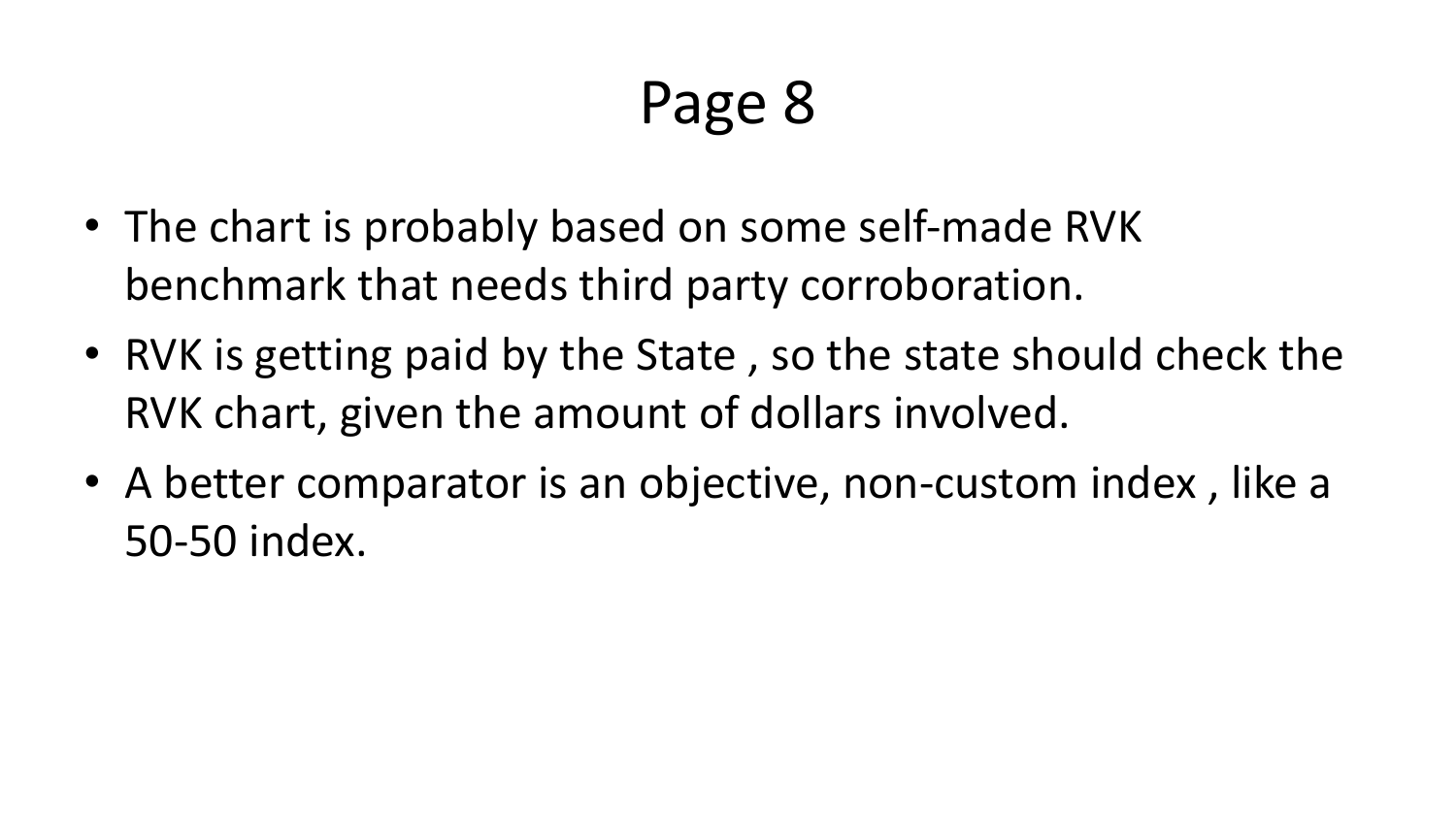## Page 9, Index it?

- All of the Funds' asset classes have index funds, such as US stocks, int'l stocks, bonds and real estate (REITs). The Treasurer does not seem to know this fact.
- Private equity is similar to public stocks in many ways.
- Hedge funds are usually a combination of public stocks and bonds. A 60-40 index has outperformed hedge funds easily the last few years.
- Internal management will cut costs, but indexing will cut costs even more, without sacrificing returns.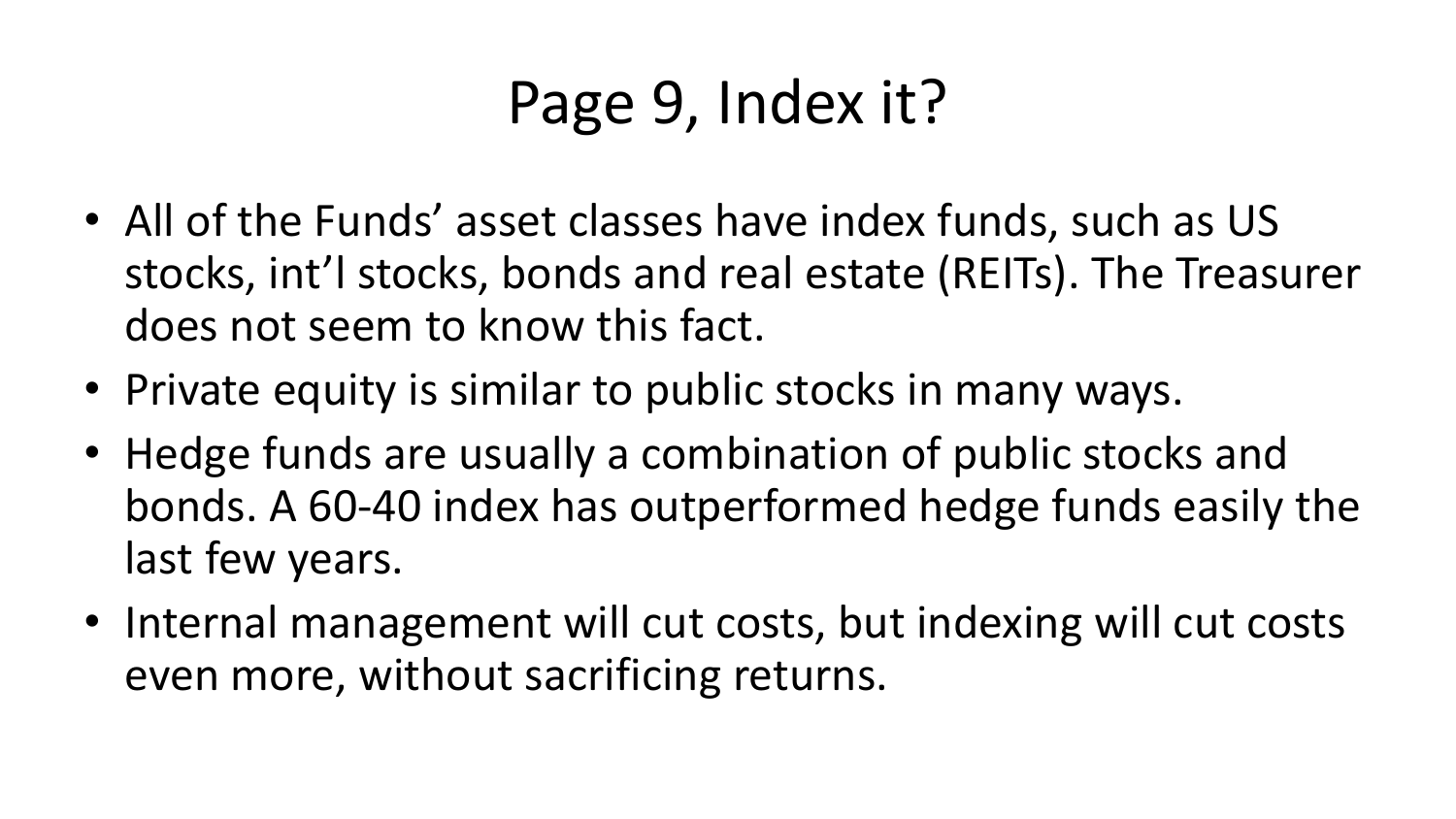- There is a long list of independent research that shows that active managers cannot beat an index after management expenses. That being said, people keep trying.
- This goes for bonds and stocks.
- The comparison does not show the salaries and other costs of in-house management in the yields.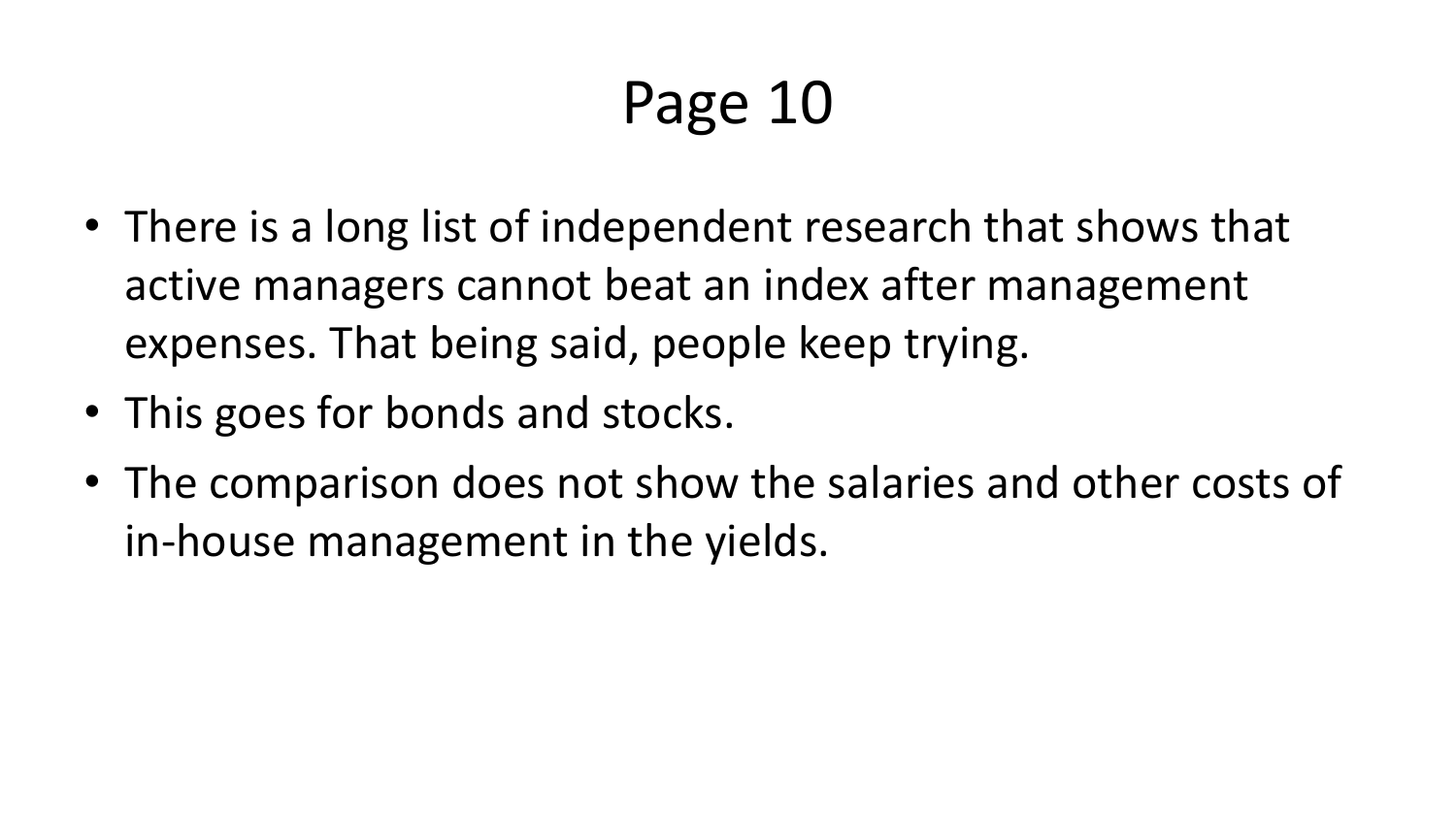- Page 11 is a popular page with institutions.
- With its consultant, the institution creates a "custom index," which the institution then always beats.
- This is like a child "grading his own homework."
- It can't stand up to independent scrutiny.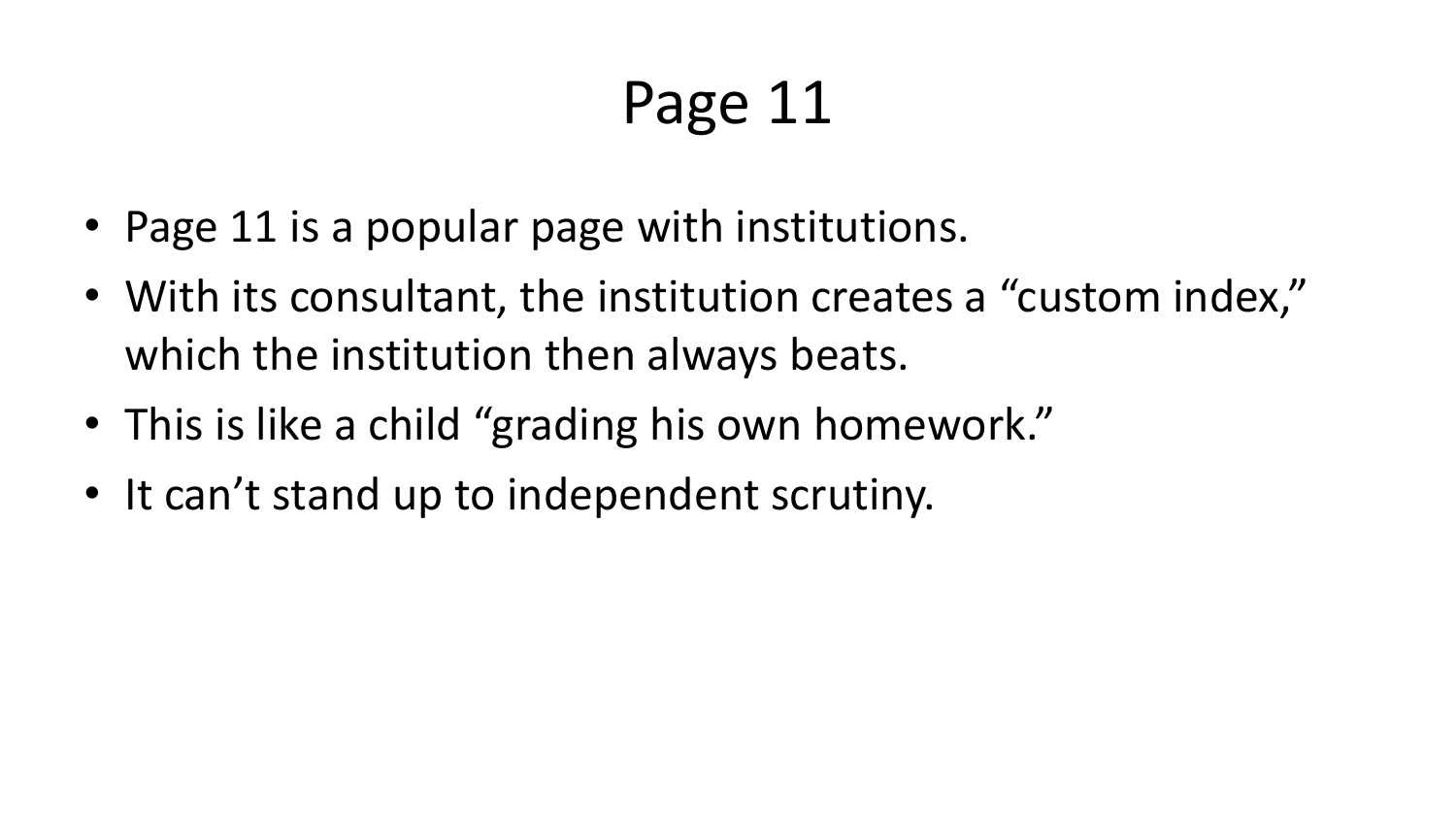- International stocks are cheaper for a reason.
- Many professionals consider them to be riskier than US stocks.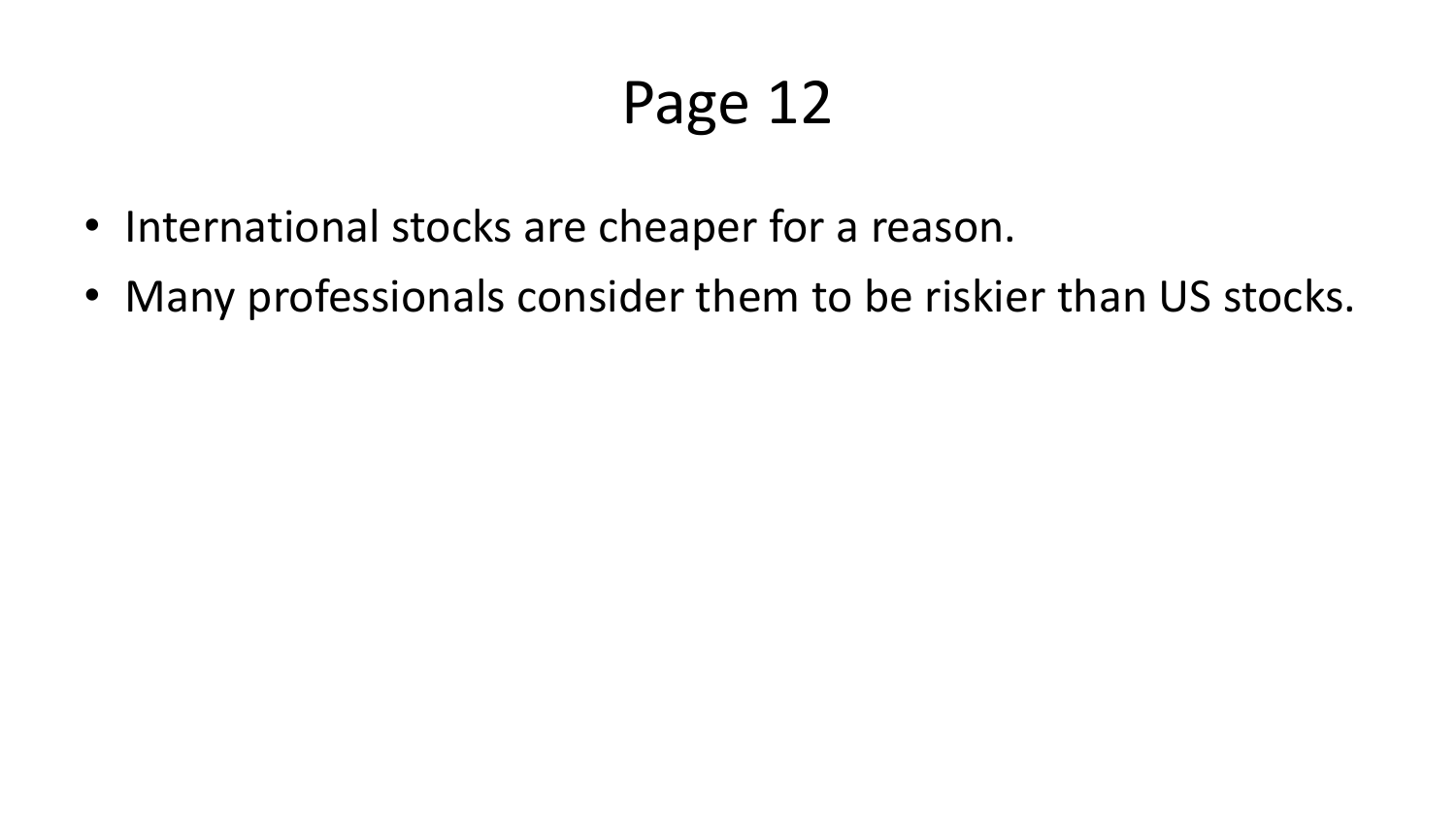• True, the US stock market is very tech dependent.

• The top five biggest stocks now account for 20% of the S&P 500 index by total value.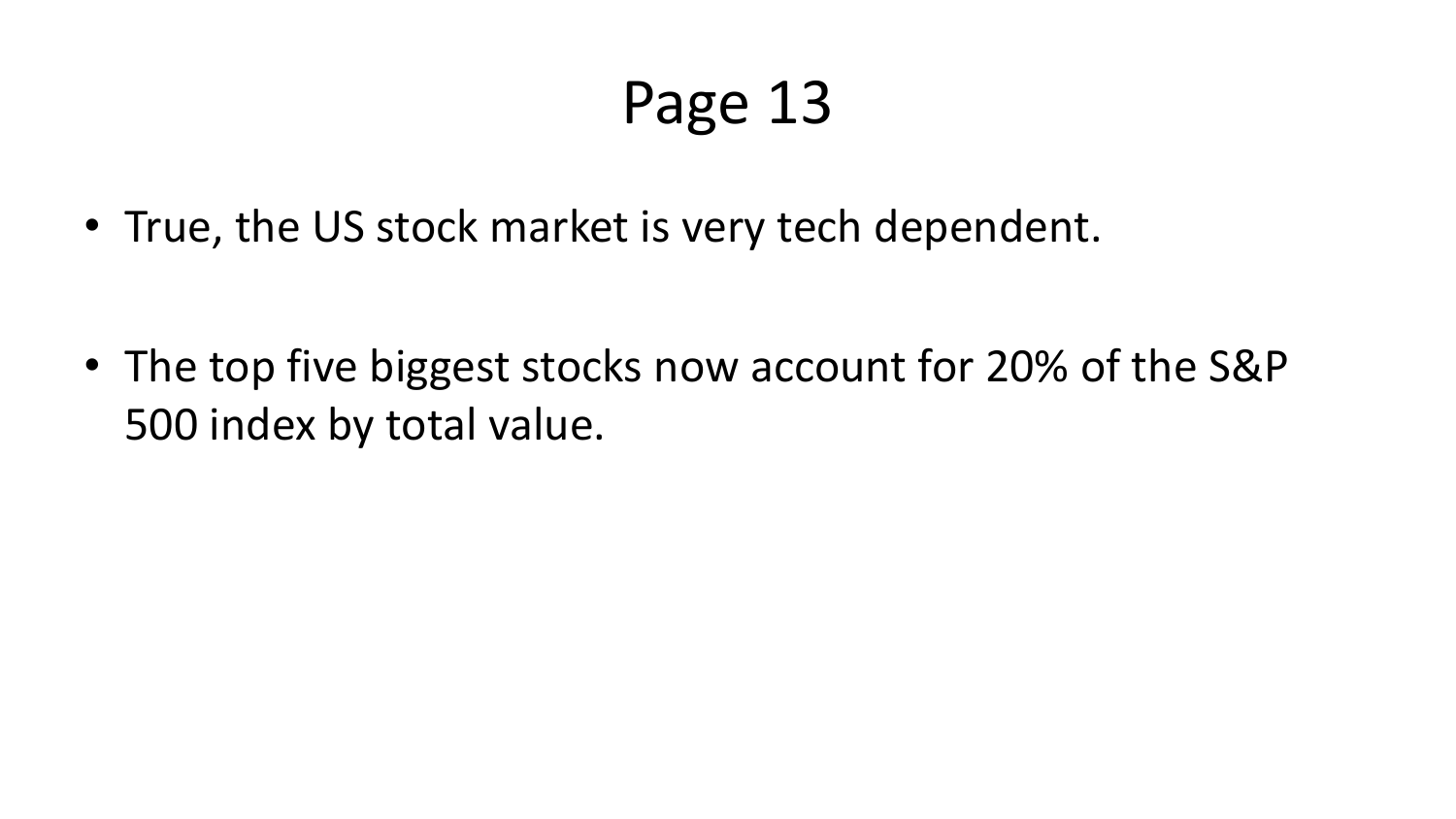### Page 15, concept confusion

• Today's 64% equity commitment by the PMTF is greater than that of New Mexico and Alaska.

• However, this equity exposure is consistent with many state retirement plans and university endowments.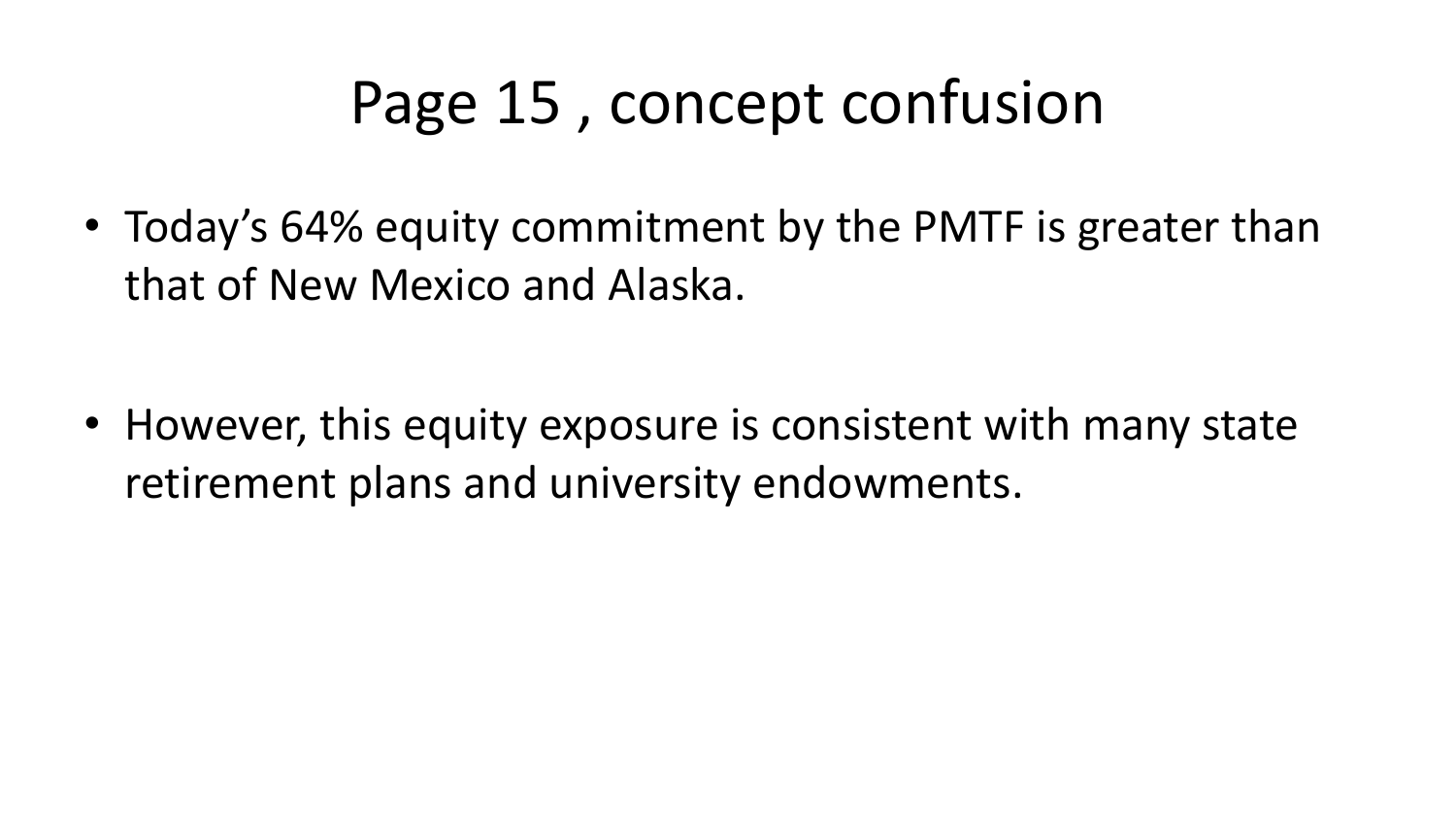## Page 16, Fees

- Wyoming fees are understated.
- If you look at the State of New Jersey pension plan, which discloses both fixed fees and carried interest, New Jersey's hedge fund and PE fees are about 2.5% of such assets.
- For Wyoming, such fees should thus total \$50 million alone. Adding 50 basis points for the other active asset classes, places the fee total much higher than \$47 million indicated.
- Like most institutions, the Wyoming funds ignore carried interest fees because accounting rules provide the option to do so.